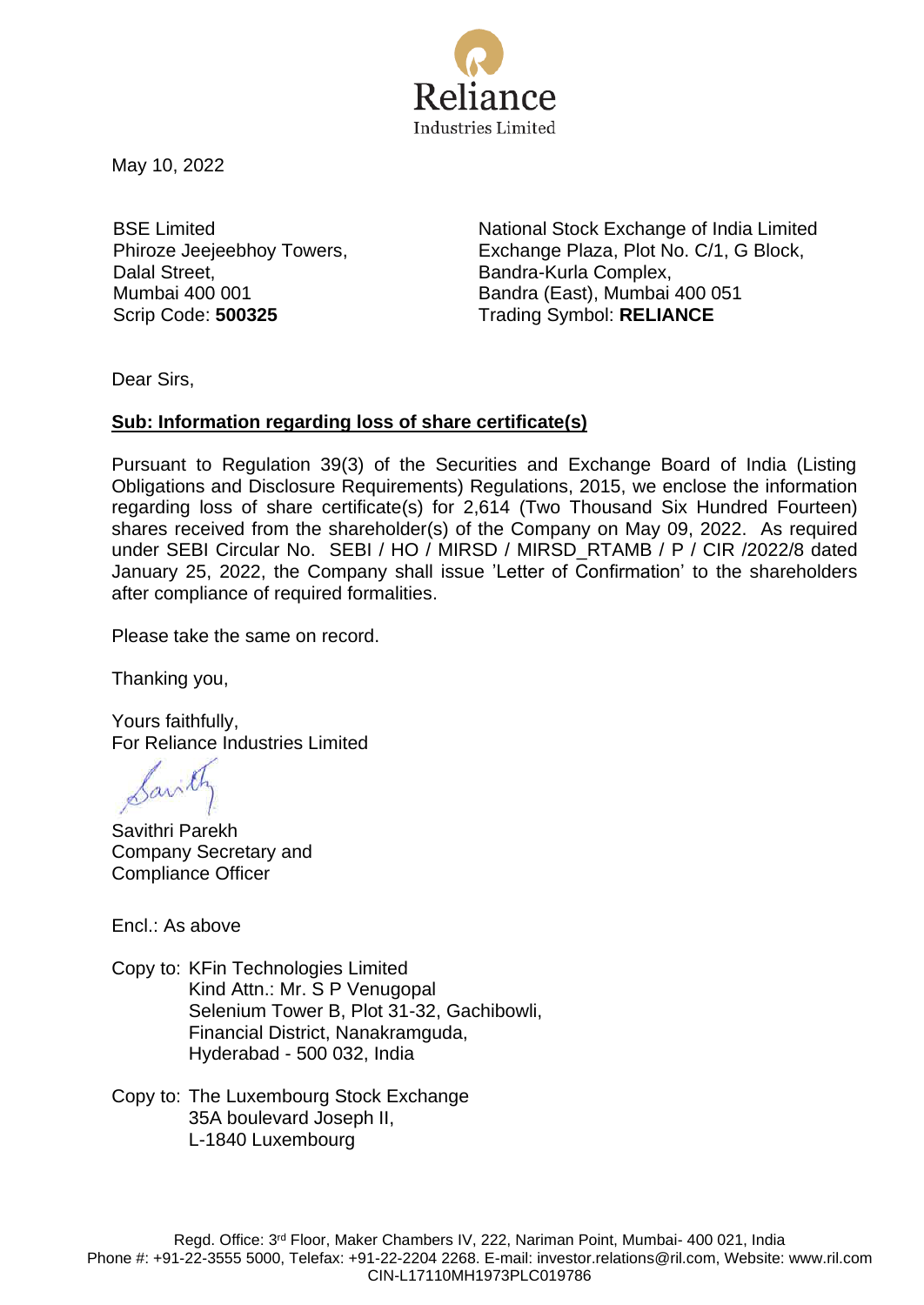## **Annexure to our letter dated May 10, 2022 for loss of share certificate(s) RELIANCE INDUSTRIES LIMITED Details of Share certificate(s) lost - May 09, 2022**

| Sr.             |                      |                                     |                            |             |                 | No. of Certificate | Distinctive No.(s)             |           |
|-----------------|----------------------|-------------------------------------|----------------------------|-------------|-----------------|--------------------|--------------------------------|-----------|
| No.             | Folio No.            | Name                                | Jt. Name -1                | Jt. Name -2 | <b>Shares</b>   | No.(s)             | From                           | To        |
| 1               | 4951743              | <b>SURENDRA KUMAR RATHI</b>         |                            |             | 15              | 745162             | 18135550                       | 18135564  |
| 2               | 4951743              | <b>SURENDRA KUMAR RATHI</b>         |                            |             | 17              | 1131926            | 26683095                       | 26683111  |
| 3               | 4951743              | SURENDRA KUMAR RATHI                |                            |             | 28              | 2266689            | 44443748                       | 44443775  |
| 4               | 4951743              | <b>SURENDRA KUMAR RATHI</b>         |                            |             | 10              | 3207639            | 50160578                       | 50160587  |
| 5               | 4951743              | <b>SURENDRA KUMAR RATHI</b>         |                            |             | 20              | 5157804            | 84836333                       | 84836352  |
| 6               | 4951743              | <b>SURENDRA KUMAR RATHI</b>         |                            |             | 20              | 5157805            |                                |           |
| $\overline{7}$  |                      |                                     |                            |             |                 |                    | 84836353                       | 84836372  |
|                 | 4951743              | SURENDRA KUMAR RATHI                |                            |             | 10              | 5157806            | 84836373                       | 84836382  |
| 8               | 4951743              | SURENDRA KUMAR RATHI                |                            |             | 30              | 6499075            | 136833508                      | 136833537 |
| 9               | 5167060              | <b>VISHNUKUMAR RATHI</b>            |                            |             | 15              | 763227             | 18284918                       | 18284932  |
| 10              | 5167060              | <b>VISHNUKUMAR RATHI</b>            |                            |             | 17              | 1148426            | 26880059                       | 26880075  |
| 11              | 5167060              | <b>VISHNUKUMAR RATHI</b>            |                            |             | 28              | 2277606            | 44607304                       | 44607331  |
| 12              | 5167060              | <b>VISHNUKUMAR RATHI</b>            |                            |             | 10              | 3218493            | 50225763                       | 50225772  |
| 13              | 5167060              | <b>VISHNUKUMAR RATHI</b>            |                            |             | 20              | 5174587            | 85089335                       | 85089354  |
| 14              | 5167060              | <b>VISHNUKUMAR RATHI</b>            |                            |             | 20              | 5174588            | 85089355                       | 85089374  |
| 15              | 5167060              | <b>VISHNUKUMAR RATHI</b>            |                            |             | 10              | 5174589            | 85089375                       | 85089384  |
| 16              | 5167060              | <b>VISHNUKUMAR RATHI</b>            |                            |             | 30              | 6512349            | 137037828                      | 137037857 |
| 17              | 9509721              | DHARMARAJAN DEVANARAYANA IYER       |                            |             | 50              | 7969239            | 158920898                      | 158920947 |
| 18              | 9509721              | DHARMARAJAN DEVANARAYANA IYER       |                            |             | 50              |                    | 54806794 1328032321 1328032370 |           |
| 19              | 9509721              | DHARMARAJAN DEVANARAYANA IYER       |                            |             | 50              |                    | 54806795 1328032371 1328032420 |           |
|                 |                      |                                     |                            |             |                 |                    |                                |           |
| 20              | 9509721              | DHARMARAJAN DEVANARAYANA IYER       |                            |             | 50              |                    | 54806796 1328032421 1328032470 |           |
| 21              | 9509721              | DHARMARAJAN DEVANARAYANA IYER       |                            |             | 50              |                    | 54806797 1328032471 1328032520 |           |
| 22              | 9509721              | DHARMARAJAN DEVANARAYANA IYER       |                            |             | 50              |                    | 54806798 1328032521 1328032570 |           |
| 23              | 9559868              | <b>KALEEL AHAMED</b>                |                            |             | 50              | 8037662            | 162114515                      | 162114564 |
| 24              | 9559868              | <b>KALEEL AHAMED</b>                |                            |             | 50              | 8037663            | 162114565                      | 162114614 |
| 25              | 9559868              | <b>KALEEL AHAMED</b>                |                            |             | 50              | 8037664            | 162114615                      | 162114664 |
| 26              | 9559868              | <b>KALEEL AHAMED</b>                |                            |             | 50              | 8037665            | 162114665                      | 162114714 |
| 27              | 9559868              | <b>KALEEL AHAMED</b>                |                            |             | 50              | 8037666            | 162114715                      | 162114764 |
| 28              | 9559868              | <b>KALEEL AHAMED</b>                |                            |             | 20              | 8037667            | 162114765                      | 162114784 |
| 29              |                      | 11420796 FEROZE KALI KATRAK         | SHIRAZ FEROZE KATRAK       |             | 14              | 2385144            | 45711441                       | 45711454  |
| 30              |                      | 11420796 FEROZE KALI KATRAK         | SHIRAZ FEROZE KATRAK       |             | 5               | 3303033            | 50814233                       | 50814237  |
| 31              |                      | 11420796 FEROZE KALI KATRAK         | SHIRAZ FEROZE KATRAK       |             | 16              | 5342251            | 87575791                       | 87575806  |
| 32              |                      | 11420796 FEROZE KALI KATRAK         | SHIRAZ FEROZE KATRAK       |             | 10              | 10337968           | 185290046                      | 185290055 |
| 33              |                      | 14120734 SHIRAZ FEROZE KATRAK       | FEROZE KALI KATRAK         |             | 5               | 3363058            | 51169098                       | 51169102  |
|                 |                      |                                     |                            |             |                 |                    |                                |           |
| 34              |                      | 14120734 SHIRAZ FEROZE KATRAK       | FEROZE KALI KATRAK         |             | 10              | 10338024           | 185290776                      | 185290785 |
| 35              |                      | 21979139 AMI A SHAH                 | VILASBEN A SHAH            |             | 50              | 13785464           | 293492883                      | 293492932 |
| 36              |                      | 21979139 AMI A SHAH                 | VILASBEN A SHAH            |             | 10              | 13785465           | 293492933                      | 293492942 |
| 37              |                      | 21979139 AMI A SHAH                 | VILASBEN A SHAH            |             | $\mathbf{1}$    | 13785466           | 293492943                      | 293492943 |
| 38              |                      | 21979139 AMI A SHAH                 | VILASBEN A SHAH            |             | $\mathbf{1}$    | 13785467           | 293492944                      | 293492944 |
| 39              |                      | 21979139 AMI A SHAH                 | VILASBEN A SHAH            |             | $\mathbf{1}$    | 13785468           | 293492945                      | 293492945 |
| 40              |                      | 21979139 AMI A SHAH                 | VILASBEN A SHAH            |             | $\mathbf{1}$    | 13785469           | 293492946                      | 293492946 |
| 41              |                      | 21979139 AMI A SHAH                 | VILASBEN A SHAH            |             | 64              |                    | 62383511 2199426155 2199426218 |           |
| 42              |                      | 23955351 KAYZAD NARIMAN BHESANIA    | BACHOO NARIMAN BHESANIA    |             | $\overline{2}$  | 20125324           | 57370977                       | 57370978  |
| 43              |                      | 23955351 KAYZAD NARIMAN BHESANIA    | BACHOO NARIMAN BHESANIA    |             | 8               | 20125324           | 57374519                       | 57374526  |
| 44              |                      | 23955351 KAYZAD NARIMAN BHESANIA    | BACHOO NARIMAN BHESANIA    |             | 20              | 20125324           | 57396379                       | 57396398  |
| 45              |                      | 23955351 KAYZAD NARIMAN BHESANIA    | BACHOO NARIMAN BHESANIA    |             | 20              | 20125324           | 70336719                       | 70336738  |
| 46              |                      | 23955351 KAYZAD NARIMAN BHESANIA    | BACHOO NARIMAN BHESANIA    |             | 50              |                    | 62404359 2202029246 2202029295 |           |
|                 |                      | 47 31237939 KANAK KOHLI             |                            |             | 25              |                    | 50956228 1166152553 1166152577 |           |
|                 |                      | 48 32456626 SHRIKANT GHORPADE       |                            |             | 20              | 4172570            | 66660699                       | 66660718  |
|                 |                      | 49 32456626 SHRIKANT GHORPADE       |                            |             | 25              | 14473647           | 387906425                      | 387906449 |
| 50 <sub>1</sub> | 35078720 P NAGRAJ    |                                     |                            |             | 11              |                    | 53271894 1247181948 1247181958 |           |
|                 | 35078720 P NAGRAJ    |                                     |                            |             |                 |                    | 53271895 1247181959 1247181986 |           |
| $51 \mid$       | 35078720 P NAGRAJ    |                                     |                            |             | 28              |                    |                                |           |
| 52              |                      |                                     |                            |             | 39              |                    | 62555542 2214780772 2214780810 |           |
|                 | 53 35078720 P NAGRAJ |                                     |                            |             | 78              |                    | 66831871 6890446842 6890446919 |           |
| 54 l            | 35078738 N ARUNA     |                                     |                            |             | 39              |                    | 62555543 2214780811 2214780849 |           |
|                 |                      | 55 35784811 RAKESH ISSHVERLAL DESAI | ISHVERLAL RANCHHODJI DESAI |             | $7\overline{ }$ | 12689750           | 257089438                      | 257089444 |
|                 |                      | 56 35991395 HANWANT MANBIR SINGH    | INDERJEET SINGH            |             | 12              | 10383672           | 186054070                      | 186054081 |
| 57              |                      | 35991395 HANWANT MANBIR SINGH       | INDERJEET SINGH            |             | 15 <sub>l</sub> | 12877195           | 258822492                      | 258822506 |
| 58              |                      | 35991395 HANWANT MANBIR SINGH       | INDERJEET SINGH            |             | 50              |                    | 51483307 1179878051 1179878100 |           |
| 59              |                      | 35991395 HANWANT MANBIR SINGH       | <b>INDERJEET SINGH</b>     |             | 15 <sub>l</sub> |                    | 51483308 1179878101 1179878115 |           |
| 60              |                      | 35991395 HANWANT MANBIR SINGH       | <b>INDERJEET SINGH</b>     |             | 20              |                    | 51483309 1179878116 1179878135 |           |
| 61              |                      | 47621291 S SANJIVRAO NAIDU          | SHRUNGARAM YUTHIKA NAIDU   |             | 40              |                    | 11435929 206104833             | 206104872 |
| 62              |                      | 47621291 S SANJIVRAO NAIDU          | SHRUNGARAM YUTHIKA NAIDU   |             | 10              |                    | 53382912 1249400715 1249400724 |           |
| 63              |                      | 47621291 S SANJIVRAO NAIDU          | SHRUNGARAM YUTHIKA NAIDU   |             | 30              |                    | 53382913 1249400725 1249400754 |           |
| 64              |                      | 47621291 S SANJIVRAO NAIDU          | SHRUNGARAM YUTHIKA NAIDU   |             | 80              |                    | 62494604 2210227402 2210227481 |           |
|                 |                      | 65   53996060 NANBAI VISHNJI CHHEDA | PRAVIN VISHANJI CHHEDA     |             | 40              |                    | 11243300 201891436             | 201891475 |
|                 |                      | 66   53996060 NANBAI VISHNJI CHHEDA | PRAVIN VISHANJI CHHEDA     |             | 10 <sup>1</sup> |                    | 51300527 1175014685 1175014694 |           |
|                 |                      | 67   53996060 NANBAI VISHNJI CHHEDA | PRAVIN VISHANJI CHHEDA     |             | 30              |                    | 51300528 1175014695 1175014724 |           |
|                 |                      |                                     |                            |             |                 |                    |                                |           |